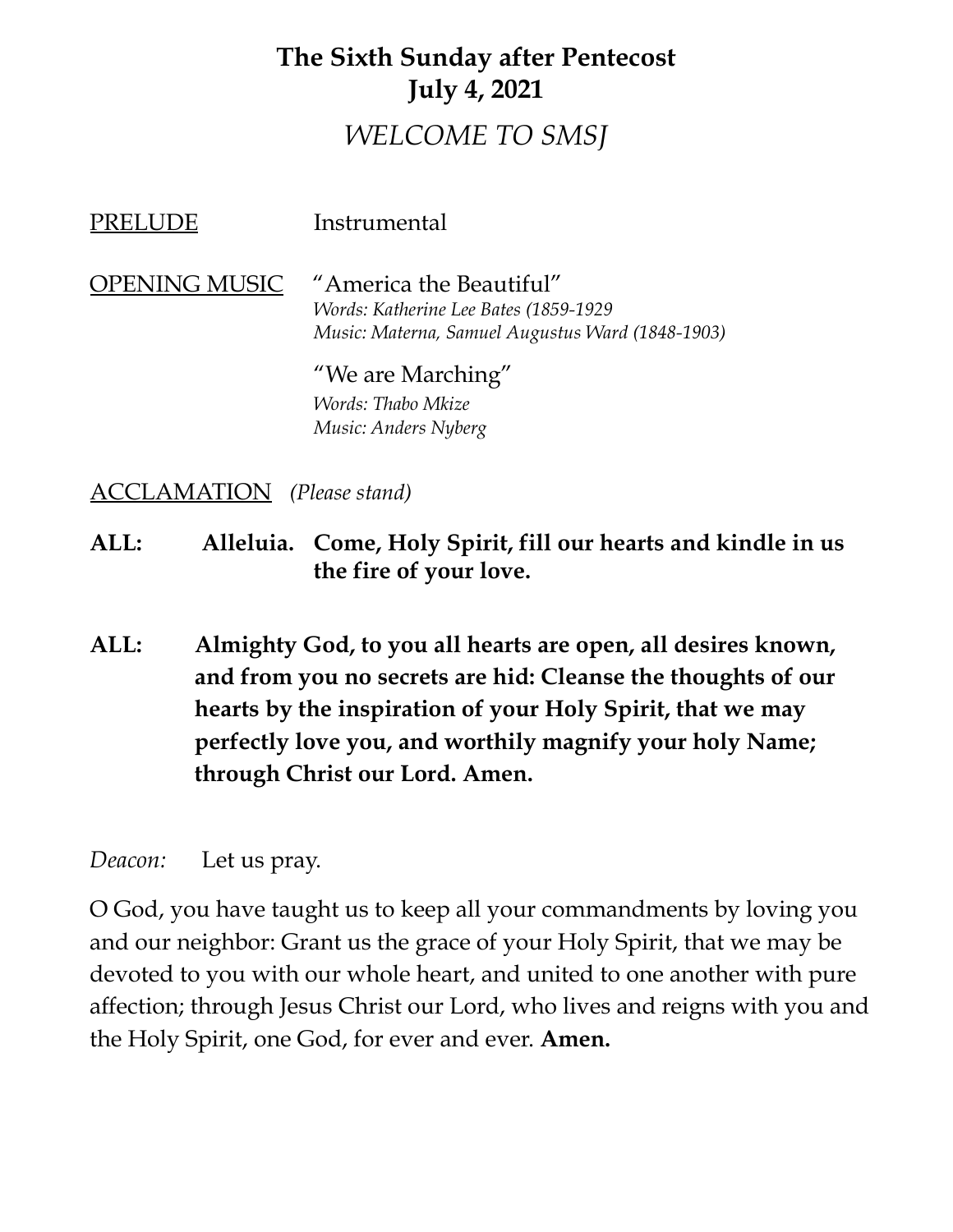The Lord said to me: O mortal, stand up on your feet, and I will speak with you. And when he spoke to me, a spirit entered into me and set me on my feet; and I heard him speaking to me. He said to me, Mortal, I am sending you to the people of Israel, to a nation of rebels who have rebelled against me; they and their ancestors have transgressed against me to this very day. The descendants are impudent and stubborn. I am sending you to them, and you shall say to them, "Thus says the Lord God." Whether they hear or refuse to hear (for they are a rebellious house), they shall know that there has been a prophet among them.

Lector: Hear what the Spirit is saying.

#### **ALL: Thanks be to God.**

## PSALM 123

To you I lift up my eyes, \*

to you enthroned in the heavens.

# **As the eyes of servants look to the hand of their masters, \* and the eyes of a maid to the hand of her mistress,**

So our eyes look to the Lord our God, \* until he show us his mercy.

# **Have mercy upon us, O Lord, have mercy, \* for we have had more than enough of contempt,**

Too much of the scorn of the indolent rich, \* and of the derision of the proud.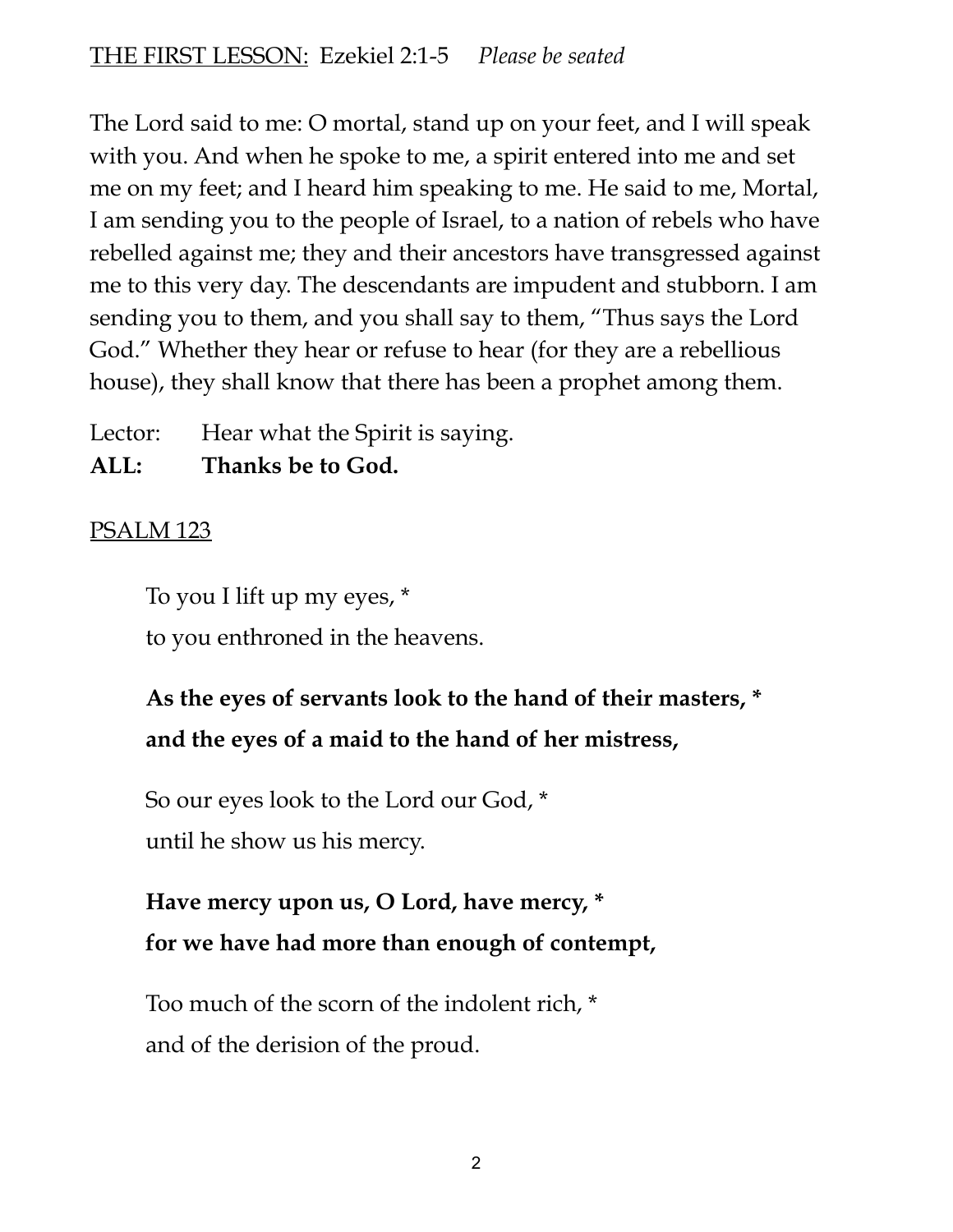#### THE SECOND LESSON: 2 Corinthians 12: 2-10

I know a person in Christ who fourteen years ago was caught up to the third heaven—whether in the body or out of the body I do not know; God knows. And I know that such a person—whether in the body or out of the body I do not know; God knows— was caught up into Paradise and heard things that are not to be told, that no mortal is permitted to repeat. On behalf of such a one I will boast, but on my own behalf I will not boast, except of my weaknesses. But if I wish to boast, I will not be a fool, for I will be speaking the truth. But I refrain from it, so that no one may think better of me than what is seen in me or heard from me, even considering the exceptional character of the revelations. Therefore, to keep me from being too elated, a thorn was given me in the flesh, a messenger of Satan to torment me, to keep me from being too elated. Three times I appealed to the Lord about this, that it would leave me, but he said to me, "My grace is sufficient for you, for power is made perfect in weakness." So, I will boast all the more gladly of my weaknesses, so that the power of Christ may dwell in me. Therefore I am content with weaknesses, insults, hardships, persecutions, and calamities for the sake of Christ; for whenever I am weak, then I am strong.

Lector: Hear what the Spirit is saying.

**ALL: Thanks be to God.**

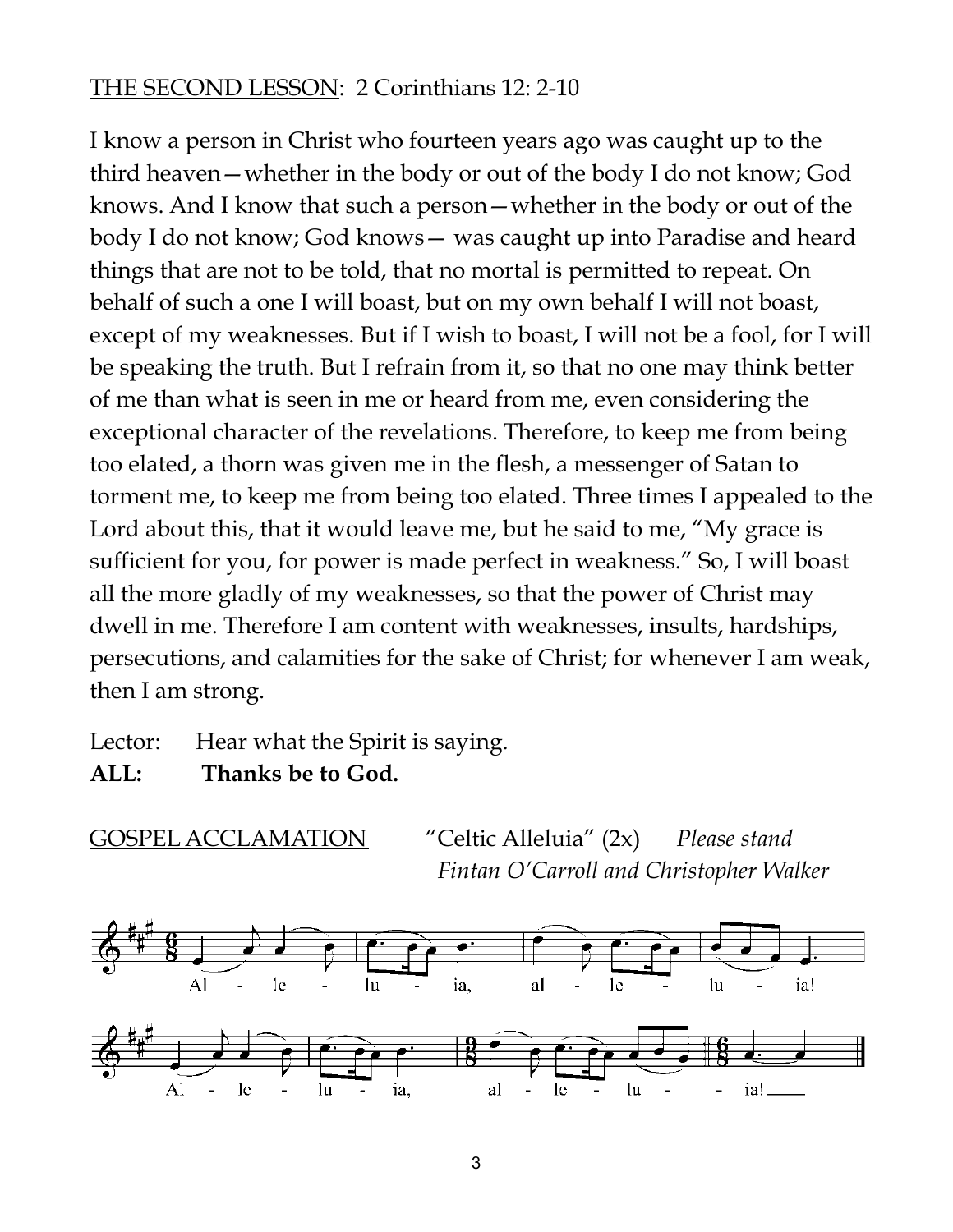#### THE HOLY GOSPEL

Celebrant: The Holy Gospel of our Lord Jesus Christ according to Mark. People: **Glory to you, Lord Christ.**

Jesus came to his hometown, and his disciples followed him. On the sabbath he began to teach in the synagogue, and many who heard him were astounded. They said, "Where did this man get all this? What is this wisdom that has been given to him? What deeds of power are being done by his hands! Is not this the carpenter, the son of Mary and brother of James and Joses and Judas and Simon, and are not his sisters here with us?" And they took offense at him. Then Jesus said to them, "Prophets are not without honor, except in their hometown, and among their own kin, and in their own house." And he could do no deed of power there, except that he laid his hands on a few sick people and cured them. And he was amazed at their unbelief.

Then he went about among the villages teaching. He called the twelve and began to send them out two by two, and gave them authority over the unclean spirits. He ordered them to take nothing for their journey except a staff; no bread, no bag, no money in their belts; but to wear sandals and not to put on two tunics. He said to them, "Wherever you enter a house, stay there until you leave the place. If any place will not welcome you and they refuse to hear you, as you leave, shake off the dust that is on your feet as a testimony against them." So they went out and proclaimed that all should repent. They cast out many demons, and anointed with oil many who were sick and cured them.

*Mark 6: 1-13*

Deacon: The Gospel of our Lord. **People: Praise to you, Lord Christ.**

**SERMON** The Rev'd Cindy Rasmussen

AFFIRMATION OF FAITH "This I Believe"

*Crocker Matthew Philip and Fielding Benjamin David*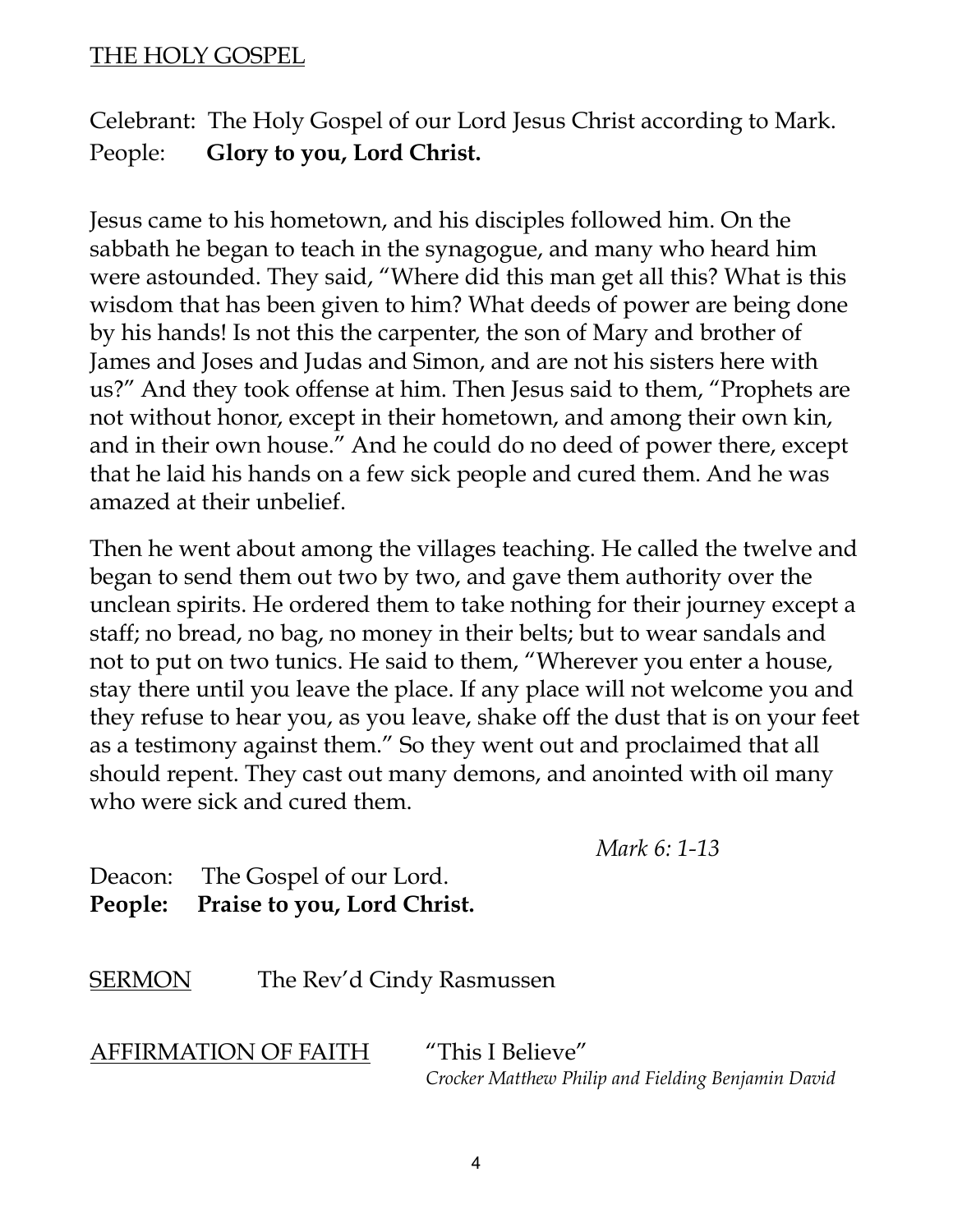Let us pray for the Church and for the world.

Come, Holy Spirit, into your church and its people. Fill us with the power and purpose of the gospel.

Leader: Hear us, O God.

## **ALL: Your mercy is great.**

Come, Holy Spirit, into the nations of the world. Rain down your peace onto nations at war or in crisis.

Leader: Hear us, O God.

**ALL: Your mercy is great.**

Come, Holy Spirit, into the lives of those in need. We especially pray for \_\_\_\_\_\_\_\_\_\_\_\_\_\_\_\_\_\_\_\_\_\_\_\_\_\_\_\_\_\_\_\_\_. Blanket them with your healing and

hope.

Leader: Hear us, O God.

**ALL: Your mercy is great.**

Come, Holy Spirit, into our community of faith. Support us in our mission, our celebrations, and our woes.

Leader: Hear us, O God.

**ALL: Your mercy is great.**

Come, Holy Spirit, into our thanksgiving for the lives of all the faithful departed.

Leader: Hear us, O God.

**ALL: Your mercy is great.**

CLOSING COLLECT: Into your care, O God we place ourselves and all our prayers, trusting your promise of new life in Jesus Christ, our risen Savior

SPECIAL MUSIC FOR PRAYER AND MEDITATION *(Please be seated) You're invited to light a candle at our prayer table and write your prayer intentions on the Prayer Board during the music.*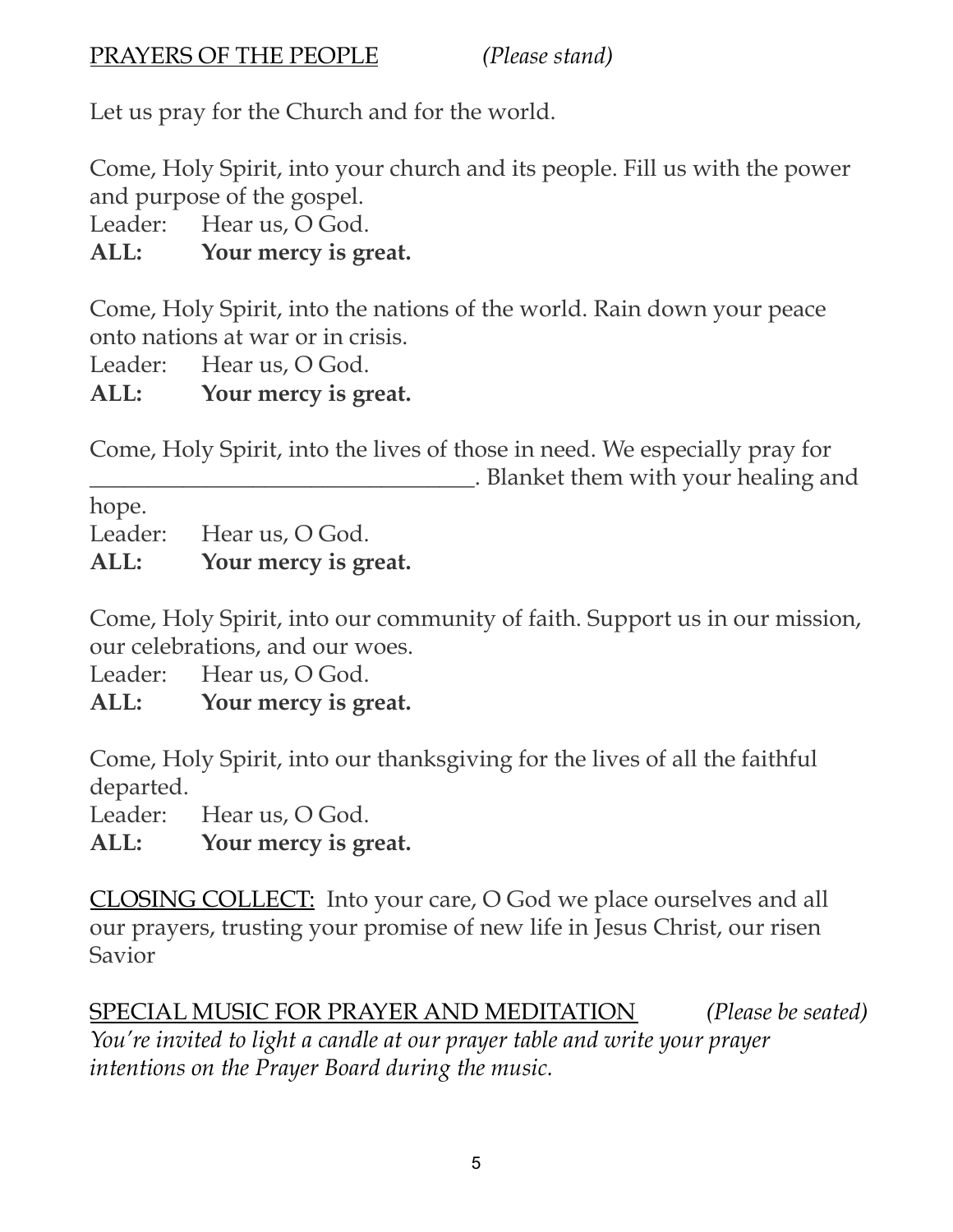#### THE PEACE

The peace of the Lord be with you always. **And also with you.**

MUSIC "Crowded Table" *(Please stand) Brandie Carlile, Natalie Hemby, and Lori McKenna Text adapted for worship*

*Eucharistic Ministers come to the altar during this music*

#### THE HOLY EUCHARIST

#### **ALL: We ask you to lift our hearts as we give thanks for all you do**

Gracious God, you made the world and all that is in it; you made this day and we rejoice in it! For this is the day your prophets testified about when you destroy the shroud of death and open the gates of salvation to all who believe.



You sent your Son, Jesus, among us, anointed with your Holy Spirit and power to preach peace and heal all who were oppressed.

Therefore, with the whole realm of nature around us, with earth, sea and sky, with angels and archangels who envelop us, with all the saints before us and beside us, with sisters and brothers, east and west, north and south, And with loved ones, separate from us now, who yet, in this mystery are close to us,

We join in the chorus of praise that rings through eternity:

**Holy, holy, holy Lord, God of power and might, heaven and earth are full of your glory. Hosanna in the highest. Blessed is the One who comes in the name of the Lord. Hosanna in the highest.**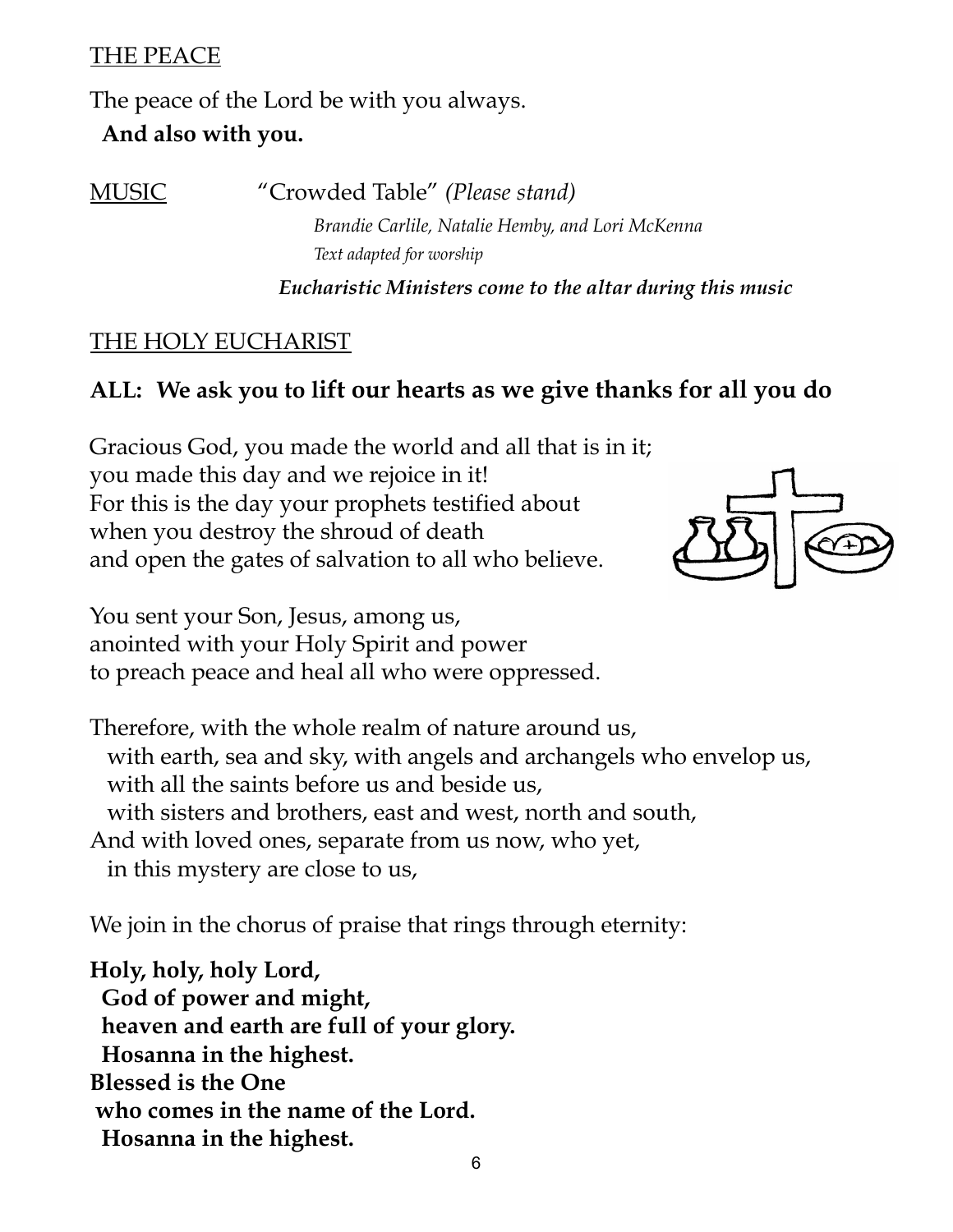Blessed are you, O God, who breaks open deep the tomb of our pain, calls life out of death, and leads all creation into life eternal.

Blessed is your Spirit, that broods over the deep, stirs our hearts, who comforts and confounds. Your Spirit, that animates all of creation - plants, animals, and all of us. Your Spirit, that dwells in us.

On the night when he was betrayed, took bread, gave thanks, broke it, and said:

# **"Take, eat: This is my Body which is given for you. Do this for the remembrance of me."**

As supper was ending, Jesus took the cup of wine, and when he had given thanks, he gave it to them and said:

# **"Drink this all of you. This is my Blood of the new Covenant, which is poured out for you and for all for the forgiveness of sins. Whenever you drink it, do this for the remembrance of me."**

So, as we eat this bread and drink this cup, we proclaim the mystery of our faith:

> **Christ has died; Christ is risen; Christ will come again.**

Therefore, here in this place,

we celebrate the flames that gave birth to the church And has shared among his community through the centuries, and shares with us now.

Come now, O Spirit of Christ, brood over these bodily things, this bread and this wine.

# **May they be for us your body and blood, vibrant with life, healing, renewing and making us whole.**

Anoint us with your life-giving power that we might recognize your presence in each and every person.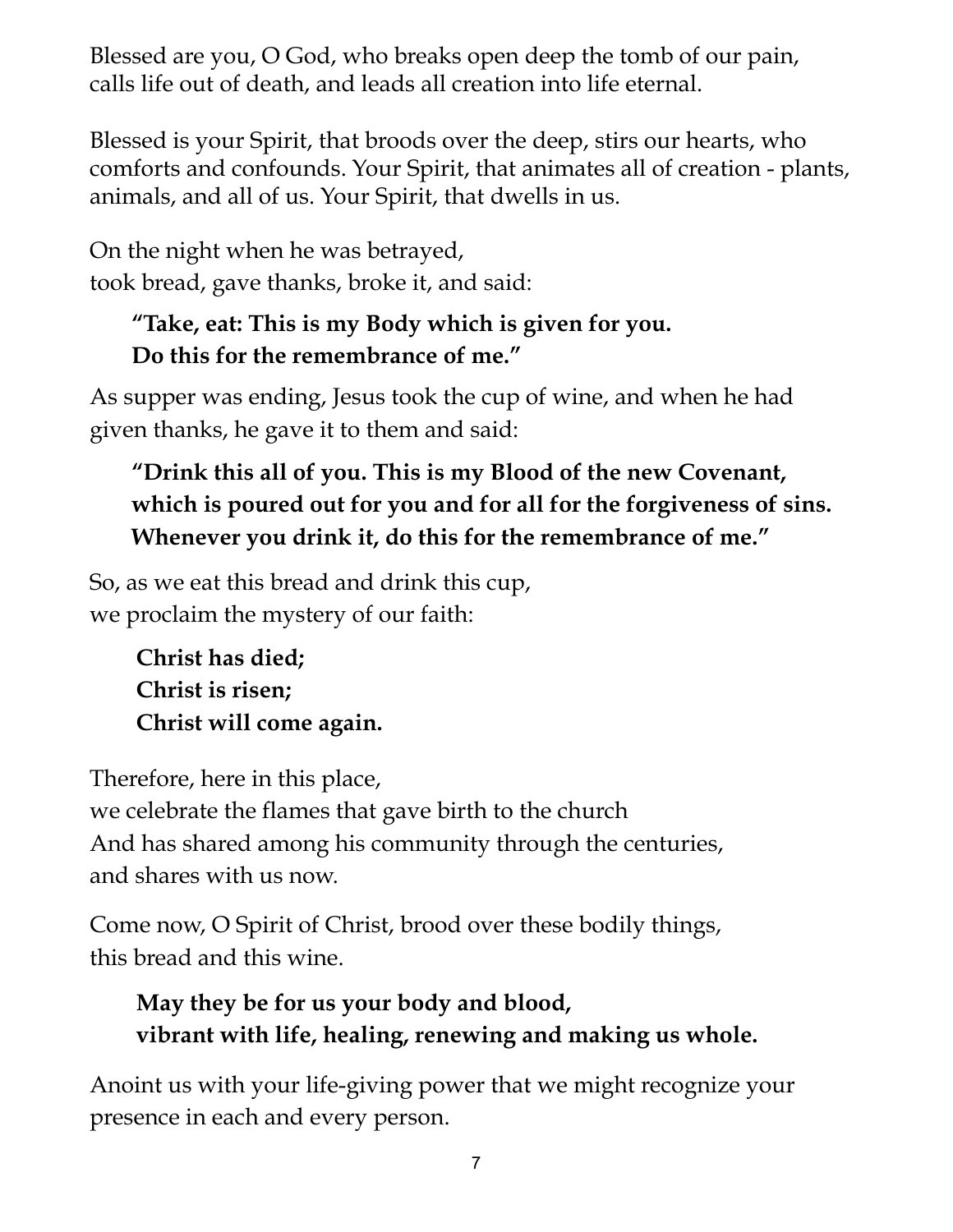**By Christ, with Christ, and in Christ, in the unity of the Holy Spirit all honor and glory are yours, Almighty Father, now and forever. Amen.**

#### THE LORD'S PRAYER

As our Savior Christ has taught us, we are bold to pray,

**Our Father in heaven, hallowed be your Name, your kingdom come, your will be done, on earth as it is in heaven. Give us today our daily bread. Forgive us our sins as we forgive those who sin against us. Save us from the time of trial, and deliver us from evil. For the kingdom, the power, and the glory are yours, now and forever. Amen.**

#### THE BREAKING OF THE BREAD

We break this bread to share in the Body of Christ.

#### **We who are many are one body, for we share in this one bread.**

The feast of life has been prepared for you partake and be filled with the goodness of God.

#### WELCOME TO THE TABLE

*All are welcome to receive communion. Please be seated. Our Eucharistic Ministers will come to you. As they approach, please stand if you are able. Gluten-free wafers and grape juice is available. If you would like Pastor Cindy to also pray a special healing prayer just let her know.*

COMMUNION MUSIC "Blessed Assurance"

*Text: Fanny Jane Crosby (1820-1915) Music: Phoebe Palmer Knapp (1839-1908)*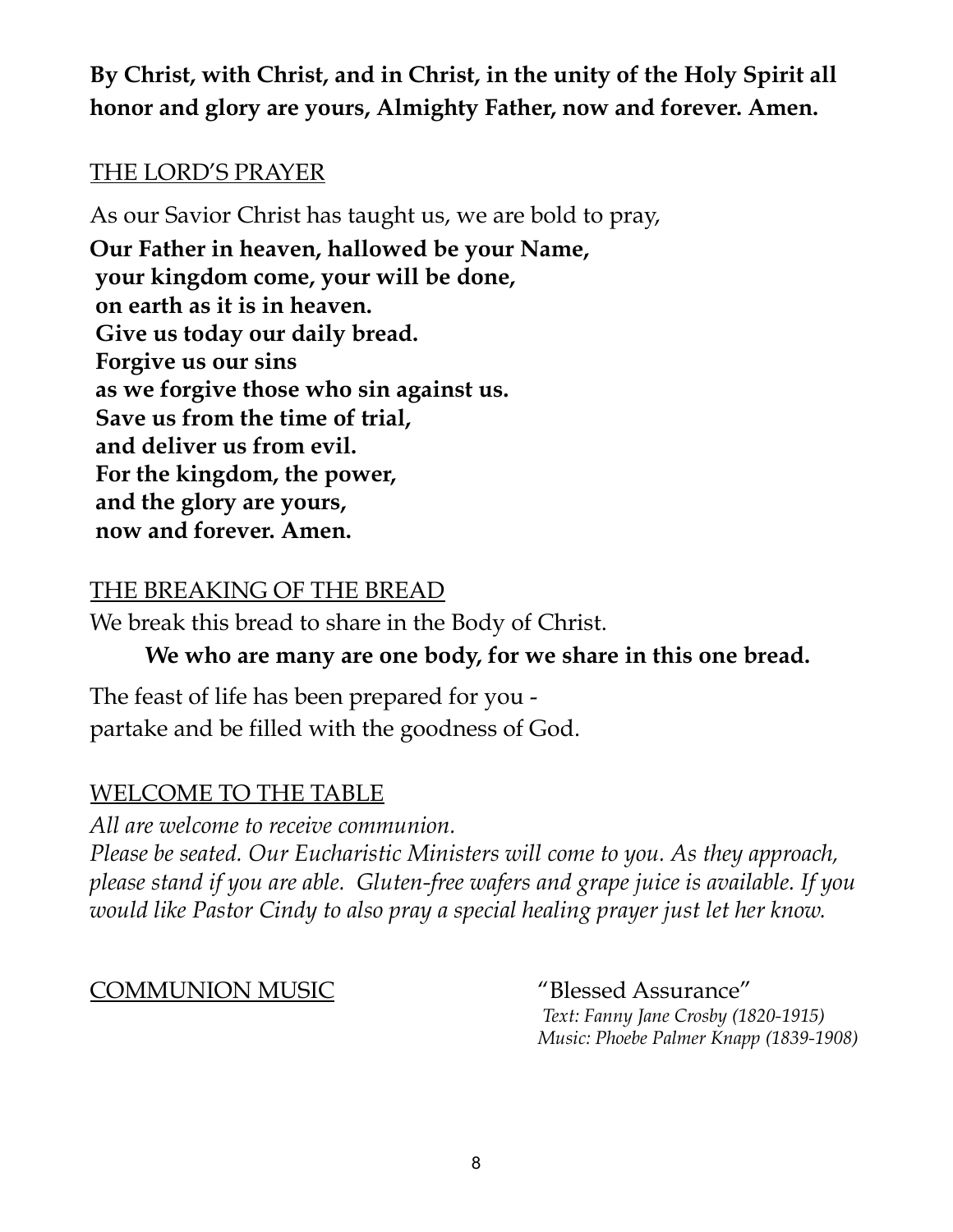#### POST COMMUNION PRAYER

**Life-giving God, in the mystery of Christ's resurrection you send light to conquer darkness, water to give new life, and the bread of life to nourish your people. Send us forth as witnesses to your Son's resurrection that we may show your glory to all the world; through Jesus Christ our Lord. Amen.**

FINAL BLESSING

RECESSIONAL MUSIC "Sent Forth by God's Blessing" *Text: Omer Westerdorf (1916-1998) Music: Welsh folk tune*

DISMISSAL

Deacon: Alleluia. Alleluia. Go and tell how God has touched your life. ALL: **Thanks be to God. Alleluia. Alleluia**

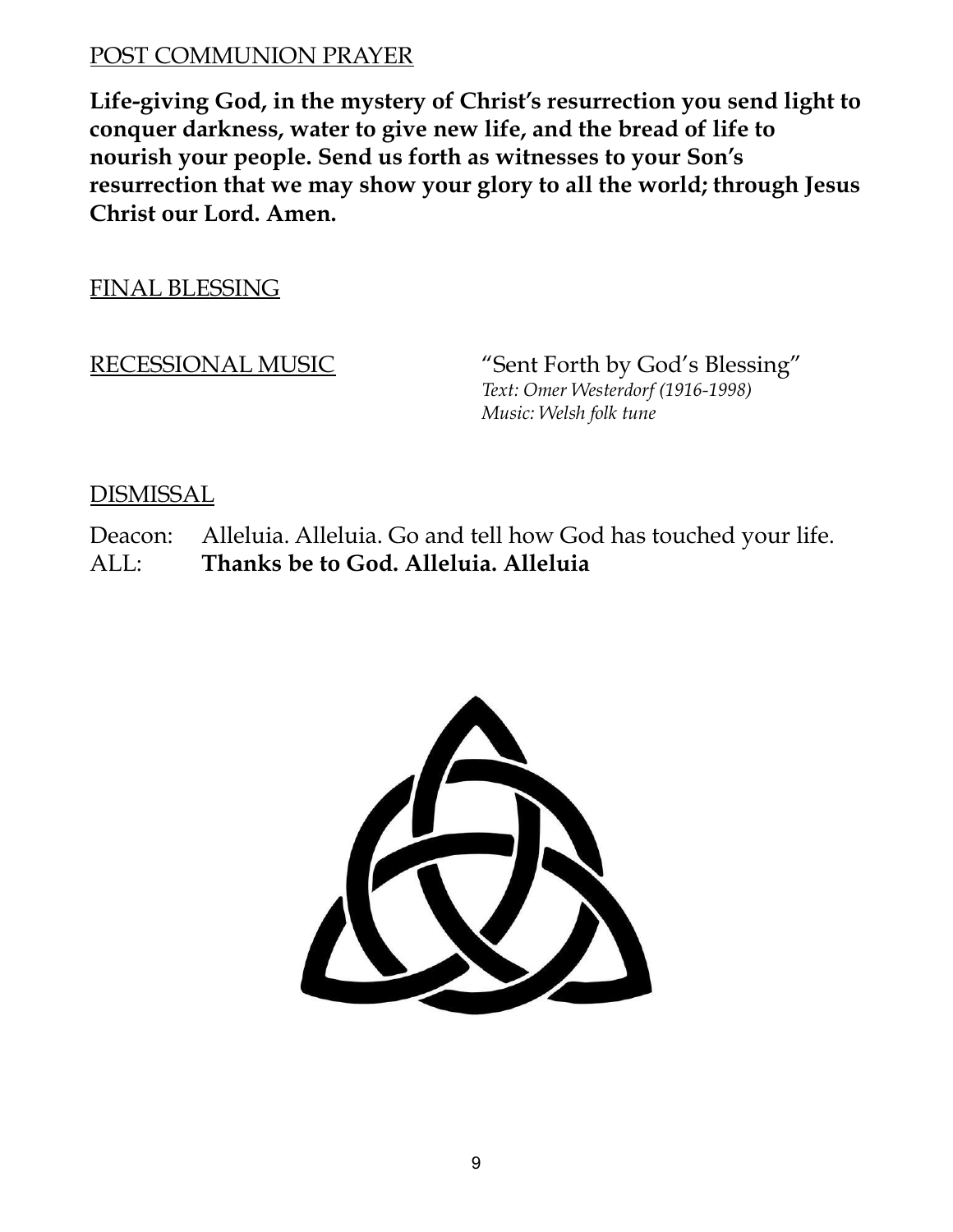# **SMSJ WEEKLY CALENDAR** (July 4, 2021 - July 10, 2021)

|           | 2pm<br>6pm               |                   | Monday Office Closed in observance of the Fourth of July Holiday<br>Episcopal 101/ Book Club - People of the Way<br>E.D.E.N. 1199 Culver Garden<br>Captains: Melanie and Judy                                                                                                                                                                                                                                        |
|-----------|--------------------------|-------------------|----------------------------------------------------------------------------------------------------------------------------------------------------------------------------------------------------------------------------------------------------------------------------------------------------------------------------------------------------------------------------------------------------------------------|
| Tuesday   | 10am<br>10 <sub>am</sub> |                   | 9am-3pm Freedom Scholars Program<br>9am Food Shelf Ministry Prep & Unload Foodlink Truck<br>E.D.E.N. 408 Rosewood Terr. - Children's Garden<br>Captain: Erin<br>E.D.E.N. 336 Parsells Ave. Garden<br>Captain: Deacon Mike<br>1pm-5pm SOOP Program                                                                                                                                                                    |
| Wednesday | 9am<br>12pm<br>5pm       | $12:10 \text{pm}$ | 9am-3pm Freedom Scholars Program<br>E.D.E.N. Church (1245 Culver) Team<br>Captains: Mary E. and Mary Ellen F.<br>10:30-12pm Food Shelf Ministry<br><b>Emergency Food Delivery Driver Pick-up</b><br><b>Healing Service</b><br>Weather permitting it will be held in the garden<br>Zoom link is on our homepage stmarksandstjohns.org<br>1pm-5pm SOOP Program<br>E.D.E.N. 448 Merchants Rd. Garden<br>Captain: Deb S. |
| Thursday  |                          |                   | 9am-3pm Freedom Scholars Program<br>1pm-5pm SOOP Program                                                                                                                                                                                                                                                                                                                                                             |
| Friday    | 11:30am                  |                   | 9am-3pm Freedom Scholars Program<br>E.D.E.N. Denver Training Garden<br>Captains: Aisha & Becky<br>1pm-5pm SOOP Program                                                                                                                                                                                                                                                                                               |
| Saturday  | 12pm                     |                   | Emergency Food Delivery Driver Pick-up<br>Delivery Driver Sheets: Brianna & Natalie                                                                                                                                                                                                                                                                                                                                  |
| Sunday    | 9:15am                   |                   | <b>WORSHIP</b>                                                                                                                                                                                                                                                                                                                                                                                                       |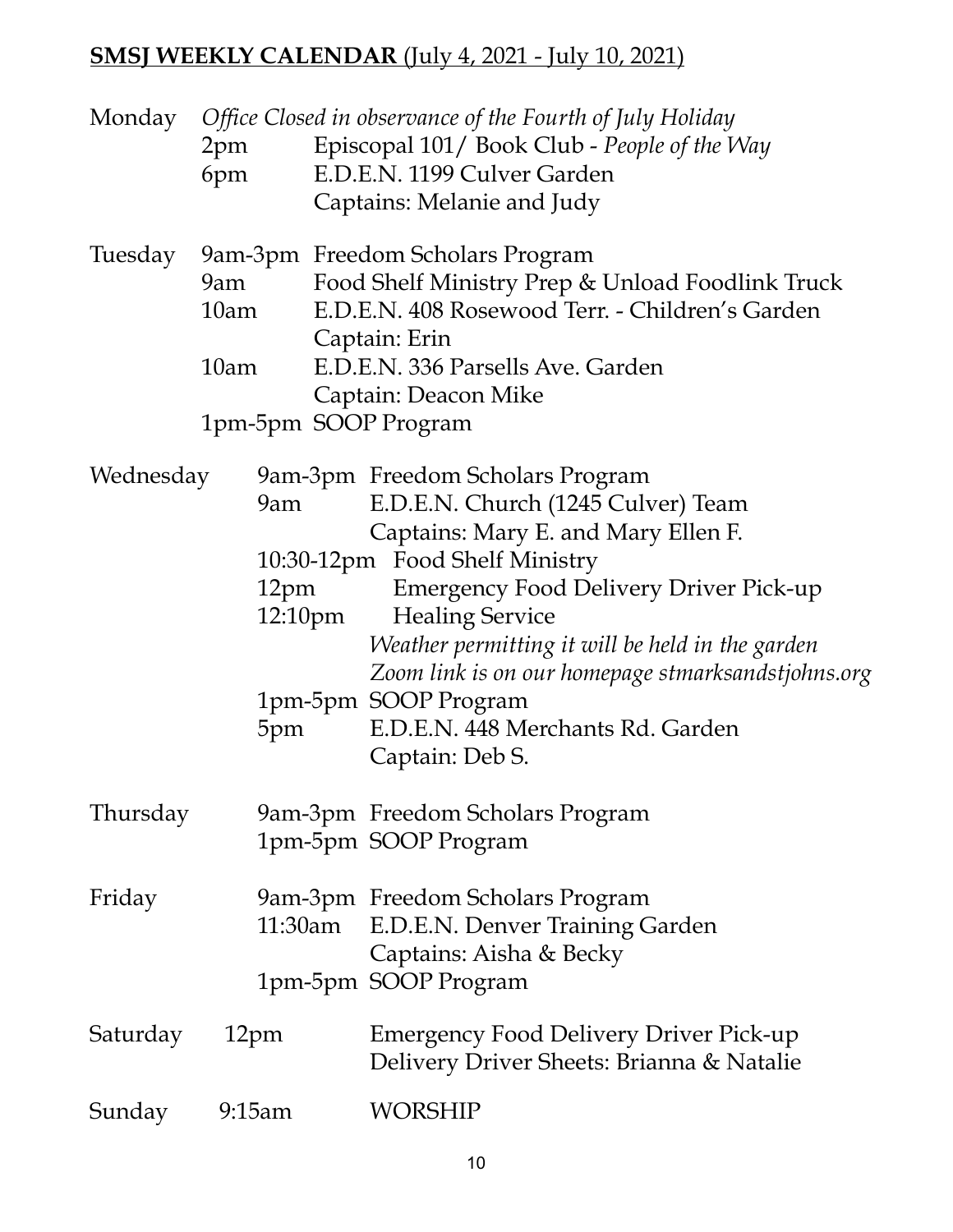#### Meet Hannah Zuegel

We are delighted to welcome Hannah Zuegel to the SMSJ staff. Hannah is Pastor Cindy's new part-time Administrative Assistant. She will be working fifteen hours a week. Hannah's first day will be Monday, July 12th.

#### SOOP (Summer of Opportunity) Interns

For our fourth summer we will be bringing teens to SMSJ to gain work in our gardens and receive job training. This year we have five teens joining us. Their first day is Tuesday. The SOOP (Summer of Opportunity Program) will run for six weeks in the afternoon (1pm-5pm). We're excited to be welcoming Alex Caraballo as this year's SOOP instructor.

#### E.D.E.N. Honey Bees

A new friend to our community, Nick Lord is now our resident honey bee expert. Two hives are on our flat roof and are thriving. We look forward to learning and tasting our very own E.D.E.N. Honey this summer.

#### Farm Stand begins on Saturday (July 10th)

Deacon Mike will once again be our fearless Farm Stand leader this summer. If you are interested in volunteering please see him. The stand is open on Saturdays throughout the summer from 9:30am-12:30pm. Enjoy!

#### Freedom Scholars & Teen Empowerment

We are sharing our space with two partners this summer: Freedom Scholars and Teen Empowerment. They have missions that align with the work we do here at SMSJ. We look forward to continuing to support the good work they do.

#### Episcopal 101 - Now E.D.E.N. Book Club

Our Episcopal 101 class continues to meet virtually (*Zoom - link is on our website homepage stmarksandstjohns.org*) on Monday afternoons from 2-3pm. You're more than welcome to join us one time or multiple times. In the coming weeks we will be reading *People of the Way: Renewing Episcopal Identity* **by Dwight Zscheile** together. Books are now available (\$18).